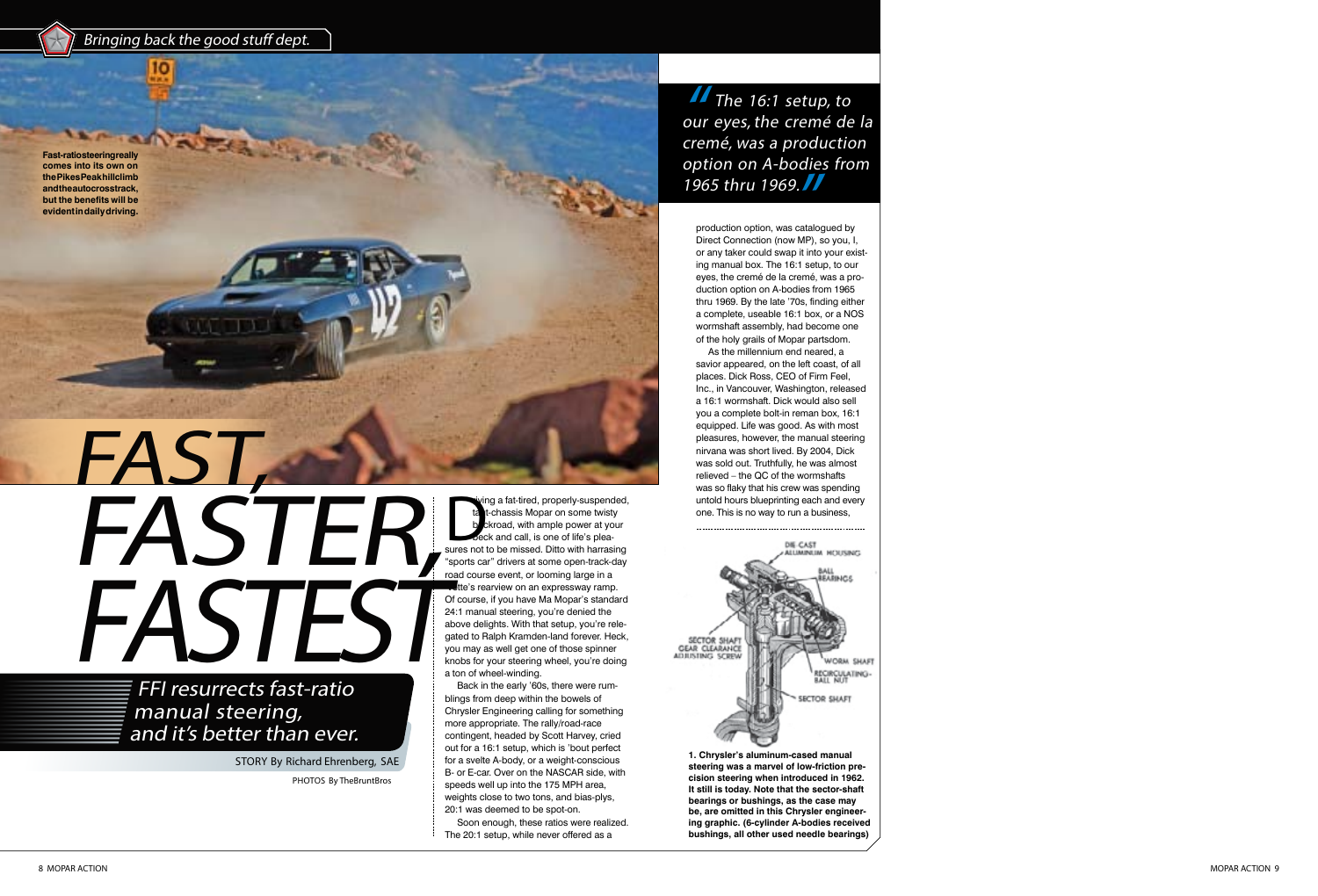especially if you plan on staying *in* business. Dick busied himself with his well-known Firm Feel power boxes, as well as a slew of suspension and steering upgrades, such as forged-in-house torsion and sway bars, his bar-raising pitman arm lower support bearing kit, ball bearing idler arms, and so on. Still, the huddled masses, your tech editor included, kept up a slow rumble of protest. (Sounds of restless natives banging drums in the distance). We want our fast ratio manual!

After a decade, Dick capitulated, and has now reintroduced the 16:1 setup. Better still, thanks to the magic of CNC machin ing, the quality control is now spot-on. This means zero hassles for Dick, but, more importantly, it means precise, smooth steer ing for us. Yeah! FFI is again offering D-I-Y wormshafts, and complete blueprinted OEM aluminum boxes, ready to bolt in. As you've come to expect over the last almost 30 years of E-Booger tech, the hands-on, greasy-fingernails part of the deal will be handled by the nearby ritzy photographs and their attendant captions, allowing you the cheap luxury of following step by step. Having a FSM handy is also helpful. And, as always, MoPar to ya!

**ome have asked whether 16:1 might, indeed, be too fast a ratio for street use? First, we need to discuss the ratio itself and the meaning of the numbers: "16:1 steering" simply means that for every X number of degrees (or faction of a turn, or whatever) that the worm ("input") shaft is rotated, the sector ("output") shaft turns exactly 1/16th as much. This is not the same as overall steering ratio, which can be varied by finagling the length of the pitman arm and/or the steering arms (which, on most muscle-era Mopars, are integral with the lower ball joints). Think of the optional fast-ratio power setup in a '70-'71 E-body: These utilized the same 15.7:1 worm setup as any other PS-equipped Mopar, only the pitman arm was longer. In general, most muscle-era Mopars have steering and pitman arms of similar length, so the overall ratio is pretty close to the chuck's ratio.**

**OK, too the point: Too fast? As far as high-speed twitchiness, which some** 

**have worried about: Fugghetaboutit. Your daily-driver rack-equipped car, Mopar or otherwise, is almost certainly in the 12.0 to 14.0:1 range. And the steering wheel is also smaller than your classic Mopar, effectively quickening the ratio even more, just as smaller rear tires cranks up the "effective" axle ratio (increasing revs per mile).**



**4. The 16:1 worm shaft can be used in either style Mopar manual box. Note that the C-body/B-van version takes the large-spline pit man arm.**



**The potential problem comes into play at very low speeds. With today's wide rubber, parking can be a chore. This phenomena, or course, varies directly with vehicle weight. On an A-body, or relatively svelte B- or E, you'll love the fast ratio setup, unless you live in midtown Manhat tan, or have stick-figure-like upper body strength. On the highway, or, especially, on winding back-country roads, express way ramps, etc., FRM is pure pleasure.**

**C-body, loaded wagon, towing, etc.? Frankly, you don't want** any **kind of manual. You're the guy Chrysler intro duced hydraulic power steering for in 1951. —** R.E.



**2. This hand-held mockup helps explain the princi ple of operation. The wormshaft (left) is connected to the steering column, the sector shaft (right) receives the pitman arm. Pretty simple, really.**

**3. Since the mid-'60s, there have been three wormshaft ratios available. The most com mon (by far), is the snail-slow 24:1 seen in the foreground (FFI is actually able to blue print these, if you must). In the center is the NASCAR/MP 20:1 setup; at the rear is the latest 16:1 re-pop (actually, it is much higher quality, in every way, then the original late-'60s equivalent). The caliper shows how to quickly ID the versions. The small metal tubes are the antifriction ball guides.**



**5. Disassembly begins by removing the sector gear cover (3 screws) and tapping the shaft out with a rubber or dead-blow plastic hammer, or block of wood and BFH.**

## HOW FAST IS TOO FAST?



**6. Unless you have a 3½˝ inch socket or box wrench, you'll probably remove the wormshaft adjuster with a pin punch. This is okay as long as you're careful not to trash the delicate aluminum threads on the adjuster itself. A brass punch is good insurance.**



**7. You'll need a pin spanner to remove the adjuster. You could rig up something from a scrap of steel and two screws.**



**8. Needles will fall all over the place. Not to worry, you'll replace all the bearings.**



**9. You'll yank the sector seal and press out all the bearings.**